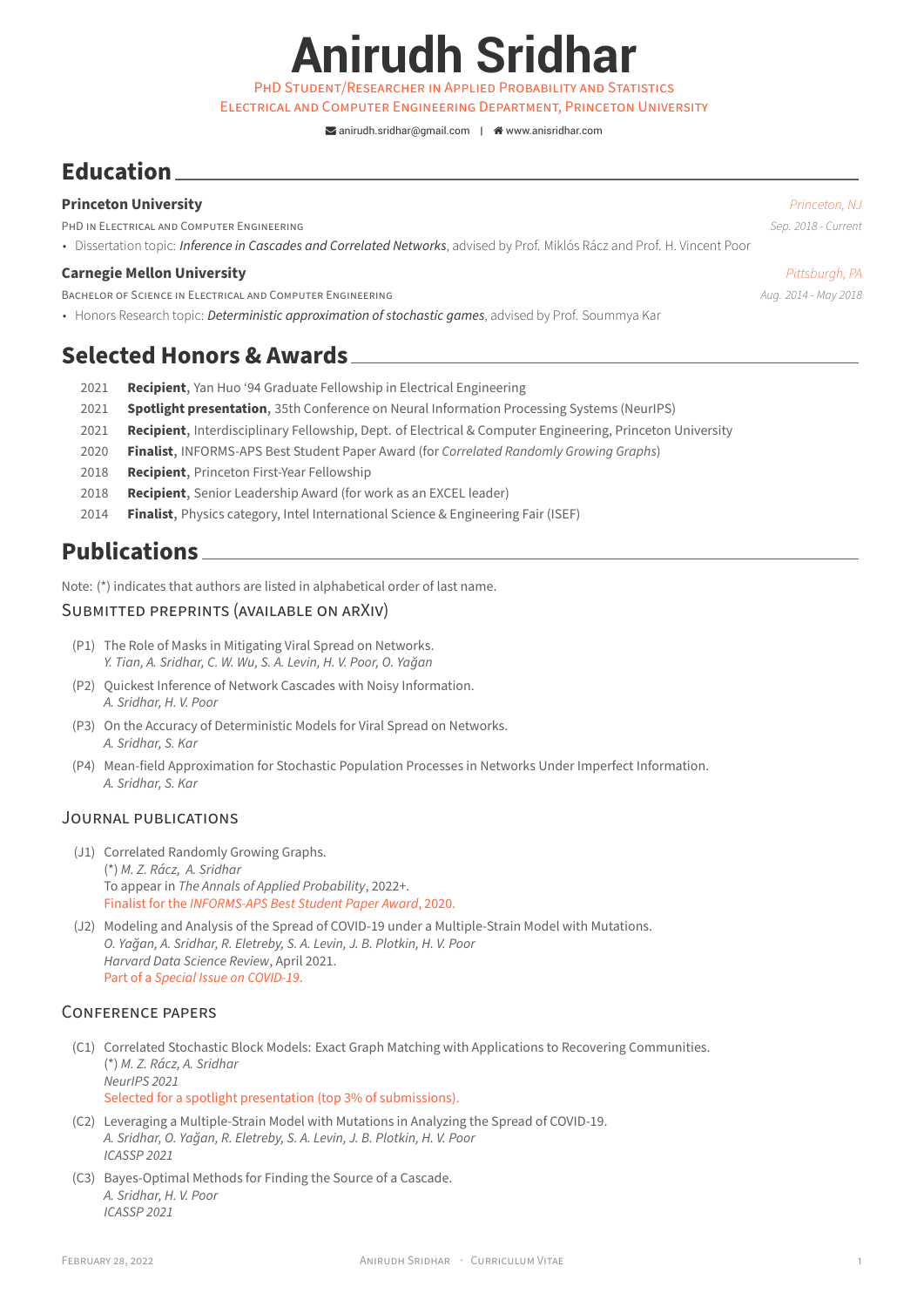- (C4) Analysis of the Impact of Mask‑wearing in Viral Spread: Implications for COVID‑19. *Y. Tian, A. Sridhar, O. Yağan, H. V. Poor American Control Conference 2021*
- (C5) Sequential Estimation of Network Cascades. *A. Sridhar, H. V. Poor Asilomar Conference in Signals and Systems 2020*
- (C6) On Distributed Stochastic Gradient Algorithms for Global Optimization. *B. Swenson, A. Sridhar, H. V. Poor ICASSP 2020*
- (C7) Client‑CASH: Protecting Master Passwords Against Offline Attacks. *J. Blocki, A. Sridhar ASIACCS 2016*

# **Selected Talks**

## **Correlated Stochastic Block Models: Graph Matching and Community Recovery**

- *NeurIPS*, Dec 2021. (Virtual)
- 20th *Northeast Probability Seminar*, Nov 2021. (Virtual)

## **Understanding the Impact of Mutations and Mask‑wearing in Viral Spread on Networks**

- *Networks*, July 2021. (Virtual)
- *ICASSP*, June 2021. (Virtual)

## **Quickest Estimation of Network Cascades**

- *ICASSP*, June 2021. (Virtual)
- *Asilomar Conference on Signals, Systems, and Computers*, Nov 2020. (Virtual)
- *PhD General Examination*, April 2020. (Virtual)

#### **Correlated Randomly Growing Graphs**

- *INFORMS Annual Meeting*, Nov 2020. (Virtual)
- *IMS‑Bernoulli One World Symposium*, Aug. 2020. (Virtual)
- *PhD General Examination*, April 2020. (Virtual)
- *MIFODS Workshop: Learning Under Complex Structure*, Jan. 2020. (Boston, MA)

#### **Mean‑field Approximation for Stochastic Population Processes on Networks**

- *49th Probability Summer School*, July 2019. (Saint‑Flour, France)
- *Invited talk, Dept of Electrical & Computer Engineering, Carnegie Mellon*, Dec 2018. (Pittsburgh, PA)
- *Invited talk, Dept of Operations Research and Financial Engineering at Princeton University*, Nov 2018. (Princeton, NJ)
- *Summer Undergraduate Research Symposium, Carnegie Mellon University*, July 2017 (Pittsburgh, PA)

#### **Client‑CASH: Protecting Master Passwords**

• *ASIACCS*, May 2016. (Xi'an, China)

# **Teaching and Service**

| <b>Graduate Student Committee, Electrical &amp; Computer Engineering Department</b>                                                                                                                                                                                                                                                                        | Princeton, NJ       |
|------------------------------------------------------------------------------------------------------------------------------------------------------------------------------------------------------------------------------------------------------------------------------------------------------------------------------------------------------------|---------------------|
| <b>COMMITTEE MEMBER</b>                                                                                                                                                                                                                                                                                                                                    | Nov. 2021 - Current |
| • Served as a liason between the graduate student body and the director of graduate studies<br>• Organized social and professional events in the department                                                                                                                                                                                                |                     |
| <b>ORF 526: Probability Theory (Princeton University)</b>                                                                                                                                                                                                                                                                                                  | Princeton, NJ       |
| <b>TEACHING ASSISTANT</b>                                                                                                                                                                                                                                                                                                                                  | Sep. 2021 - Current |
| • An introductory course in graduate probability which includes the central limit theorem, martingales and Brownian motion.<br>• Held office hours, graded homework and taught a few lectures.                                                                                                                                                             |                     |
| Accelerated Natural Language Processing course (Machine Learning University, Amazon)                                                                                                                                                                                                                                                                       | Virtual             |
| <b>INSTRUCTOR</b>                                                                                                                                                                                                                                                                                                                                          | July 2021           |
| • Taught over 180 students the fundamentals of Natural Language Processing in a three day course.<br>• Topics included introductory machine learning, neural networks, RNNs, LSTMs and Transformers.<br>• Students also completed a final project involving Amazon product reviews.<br>• Student body included interns, software developers, and managers. |                     |
| <b>ELE 201: Information Signals (Princeton University)</b>                                                                                                                                                                                                                                                                                                 | Princeton, NJ       |
| HEAD GRADUATE TEACHING ASSISTANT                                                                                                                                                                                                                                                                                                                           | Feb 2020 - Dec 2020 |
| • Designed and taught content for a first undergraduate course in signal processing.<br>• Created innovative content for online teaching settings.<br>• Graded assignments and supervised other TAs.                                                                                                                                                       |                     |